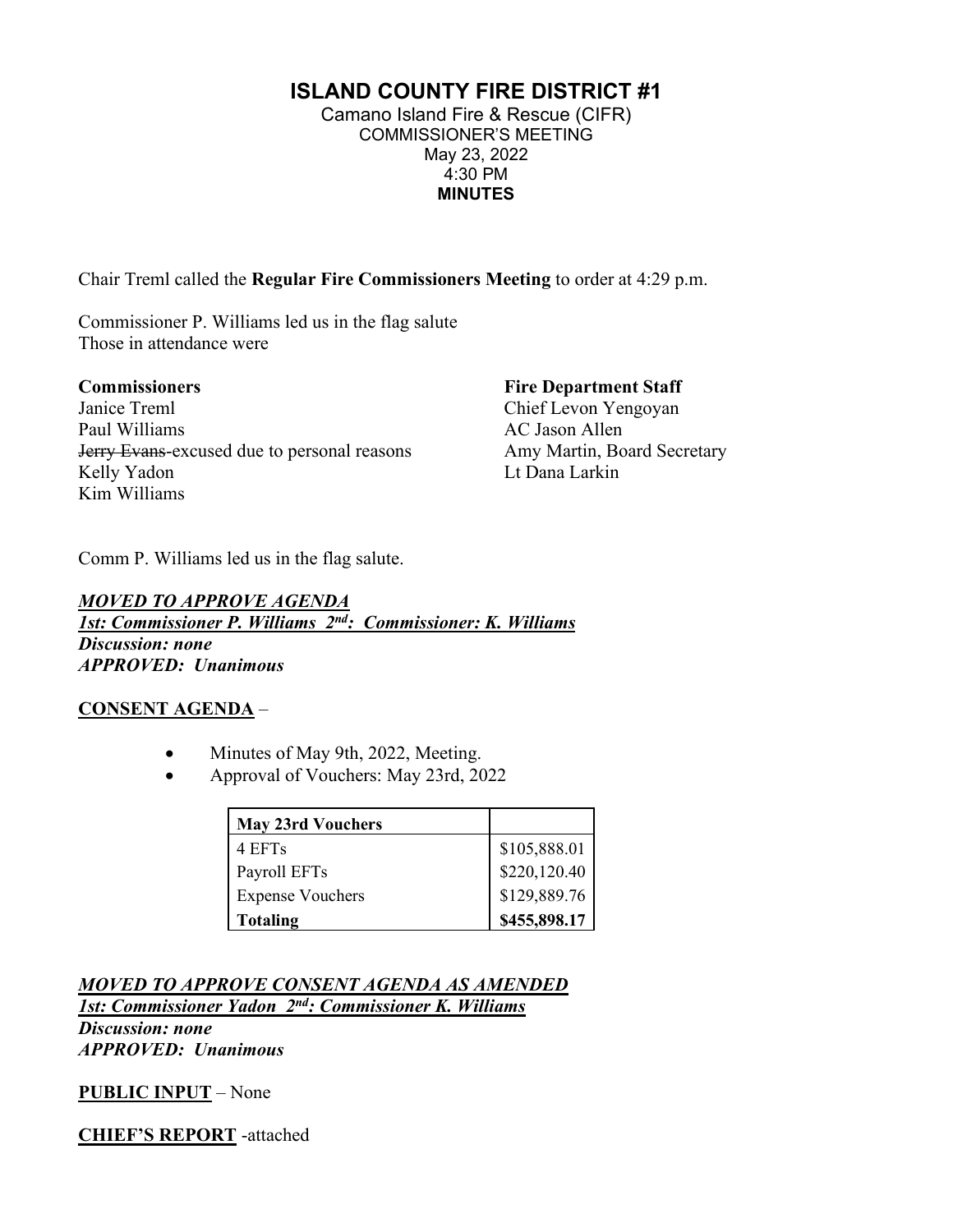2 Camano Island Fire & Rescue Board of Fire Commissioners **Minutes** May 23rd, 2022

**Speakers: Cadet Program -** Lt. Larkin update on status of cadets and upcoming events **Wildland - Lt. Larkin**

Update on deployments

- Brush deployed for 25 days
- 4 personnel out for 66 days
- Vehicle revenue 28K for deployment
- Personnel revenue 73K

Team Members:

- 2021: 14 team members: (7 career, 5 part-timers, 1 chief, 1 volunteer)
- 2022: 7 Team members (5 career, 0 part time, 1 chief, 1 volunteer)

Goal: to move people up to higher levels of certifications and fill deployments.

New Brush Truck-Type 3—could be used as a quick attack on the island where we can't access the property easily.

• Expectation is that fires will be increasing each year.

Chief Yengoyan noted that sending personnel on deployments gains in-house wildfire experience so that they can bring that education back and benefit the community, while always ensuring we are staffed on the island.

### **PRESS & CORRESPONDENCE** – none

# **COMMITTEE REPORTS** –

- ICOM has hired an executive director. Offer has been accepted. Will be starting June 7<sup>th</sup>.
- Safety/Risk Management Committee will meet June  $9<sup>th</sup>$ .
- Finance- Did not meet. On budget.
- SNO-ISLE –. No meeting in June. July  $7<sup>th</sup>$  is next meeting. Mobile Integrated Health Program from Seattle Fire.
- Other: North Regional EMS: Martina Nichols has been replaced by Nadia Baker.

# **UNFINISHED BUSINESS** –

### **Facilities: Sealcoat Parking lot bids**

• Spreadsheet and recommendation provided

## *MOVED TO APPROVE SEALCOAT PARKIN LOT BID TO WRS FOR ADMIN PARKING LOT 1st: Commissioner P. Williams 2nd Commissioner: K. Williams*

*Discussion: none APPROVED: Unanimous*

### **NEW BUSINESS**

### **Board approval request of 3 SCAF and 2 Internal CIFR scholarships**